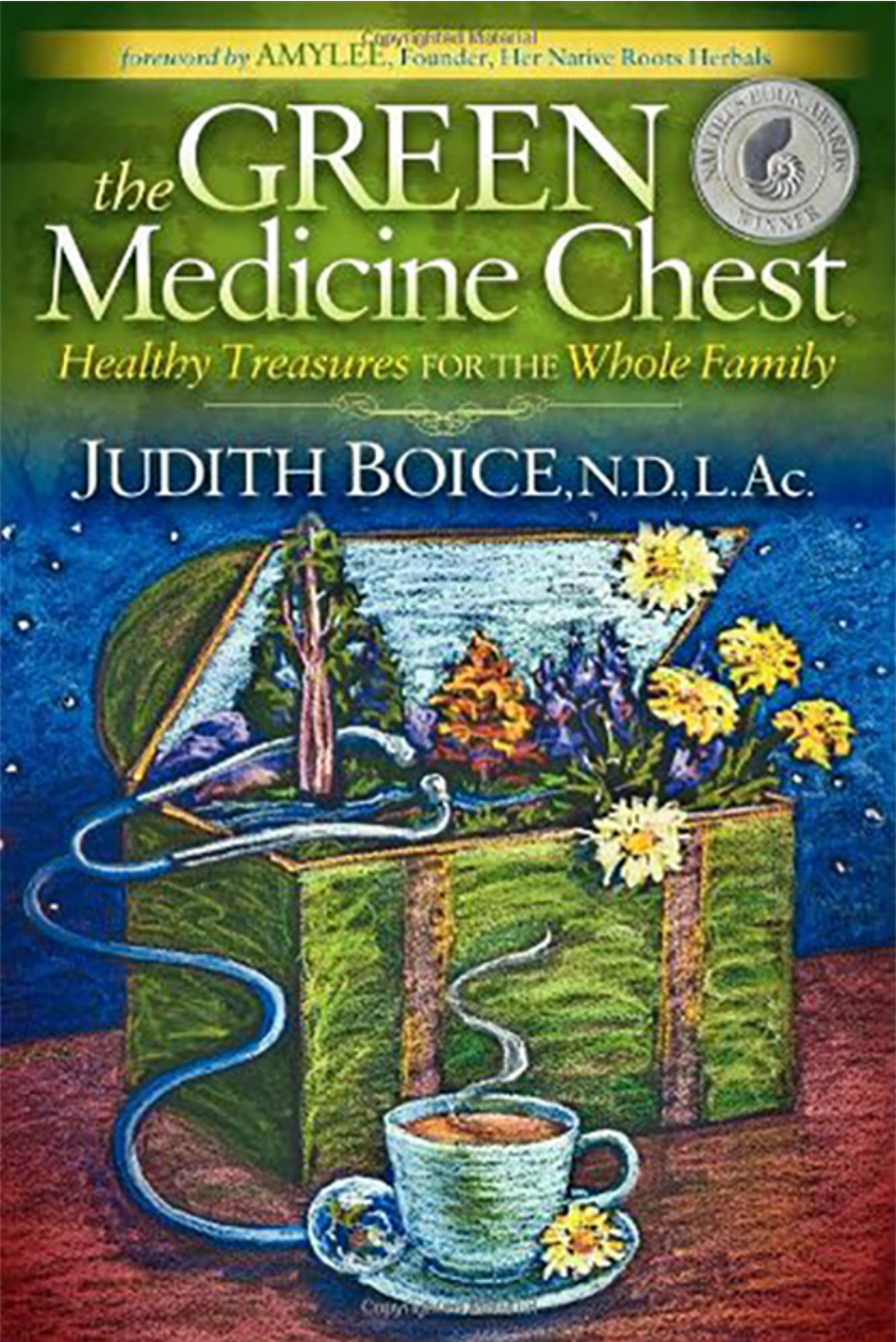### **Treasures in the Green Medicine Chest**

Use this chapter as a quick reference when you need to choose a remedy. Bookmark this section so you can return to it often.

The Green Medicine Chest includes:

- Herbs
- Homeopathics
- Essential oils
- Flower essences
- Castor oil and wool flannel
- Sea salt (Neti pot and salt glow)
- Washcloths, towels
- Vegetable fiber brush (for skin brushing)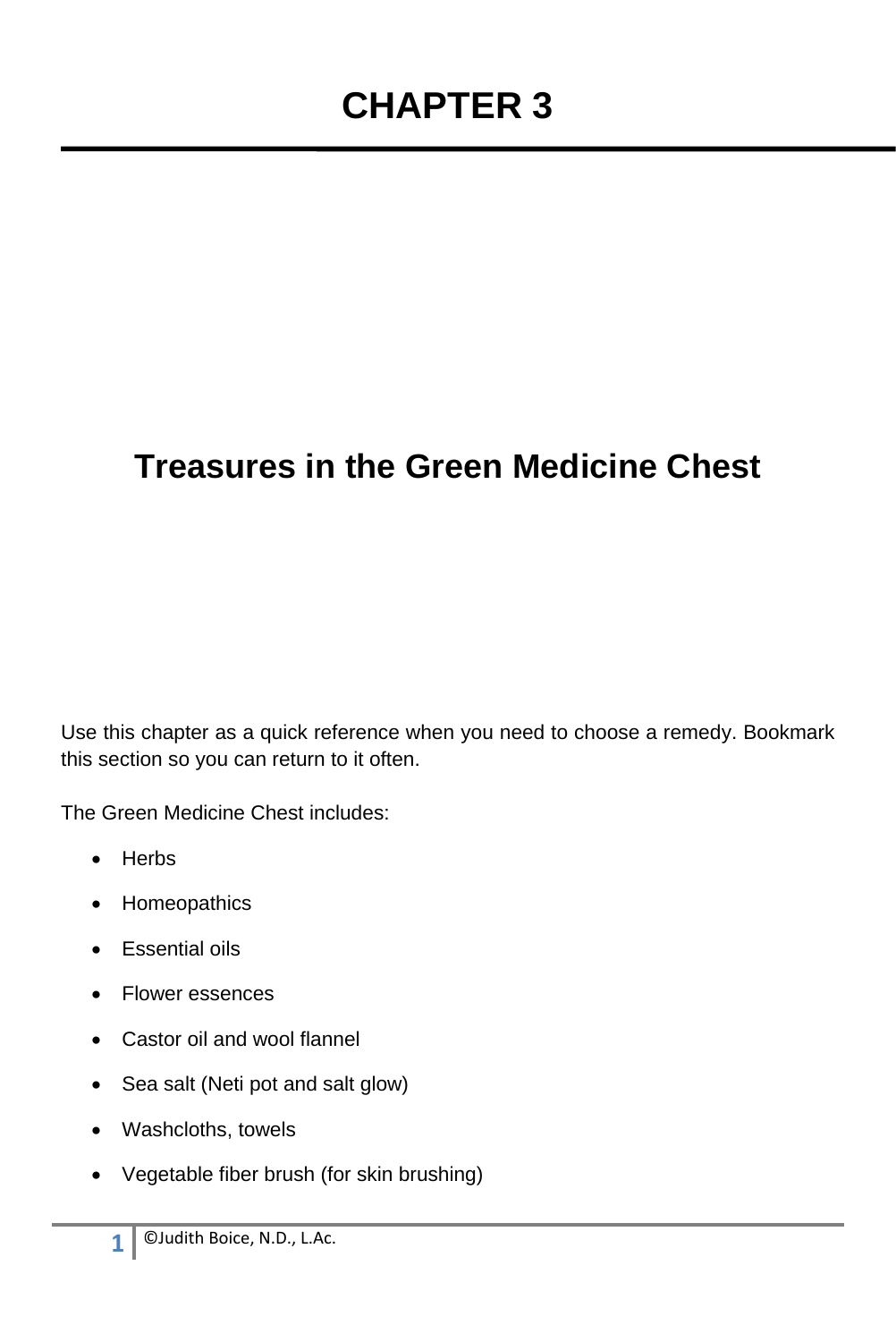#### **HOMEOPATHIC REMEDIES**

For homeopathic remedies, the most characteristic guiding signs and symptoms are in **bold.**

Aconitum napellus: Colds that begin after exposure to cold, dry winds. **Sudden onset** (within a few hours of exposure). Fever, intense thirst, **restlessness and anxiety**. Patient thinks s/he will die. Trembling. No sweating. Sphere of influence is nervous system.

Allium cepa: allergic or cold symptoms with watery, teary eyes. **Eyes excoriated, burning, sensitive to light** (allergies). **Bland, watery discharge from eyes, excoriating discharge from nose** (influenza). **Copious, acrid, watery discharges**. Burning sensation of eyelids, nostrils, lips. (Think of how you feel when you are cutting onions). Worse indoors, in a warm room, in the evening. Better outdoors, cold room.

Antimonium tartaricum: **Cough with course rattling in the chest or larynx.** Wetsounding cough, but scanty expectoration. **Overwhelming sleepiness during cough or bronchitis. Weakened state; end-stage disease.** Feeble pulse. Bronchitis or infants; also elderly patients, especially in winter months. Chicken pox. **Cyanosis** with respiratory conditions (lack of oxygen leads to blue lips, face, fingernail beds, etc.).

Apis mellifica: **Swollen, red, irritated skin or mucous membrane tissue** (e.g. back of the throat). Remember how a bee sting feels: **burning, itching, rapid swelling**. Better with cold applications. Excellent for **insect bites, sunburn, hives**. Severely swollen, sore throats. Worse with heat and touch. Better cold applications and open air.

Arnica montana: **Classic for soft tissue injuries, bruising, trauma**. **Concussion, head injury. Hemorrhage**. Take before and after dental work. Take a dose as soon as possible after an injury, e.g. a sprained ankle, bumped or bruised limb, auto accident, and/or head injury. Sphere of influence is vascular system. With onset of **shock, the head is hot and the rest of the body weak**. The patient often will **deny being hurt** and tell you that he does not need help. She may feel as if she is going to die. Worse motion, touch, cold, and cold damp. Better lying down, head low.

Arsenicum album: Effects the **mucous membranes** (lining of digestive tract, lungs). **Intense burning pains**. Can't stand the sight or smell of food. **Food poisoning with vomiting** *and* **diarrhea**. "Fire hydrant stools." Restlessness, weakness, pain, headaches. **Intense aversion to sunlight (photophobia). Thirsty; wants frequent**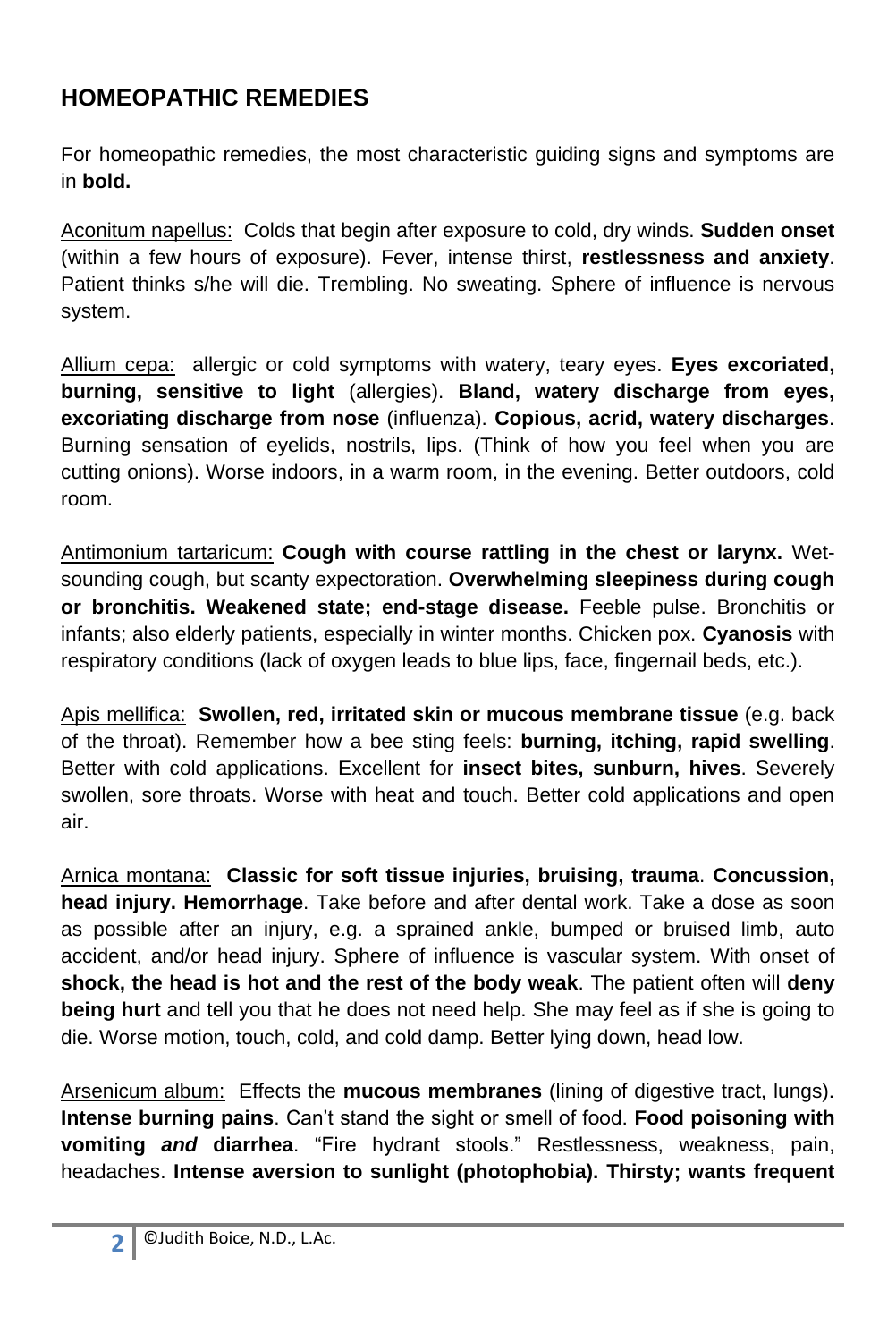#### **sips of warm water. Chilly. Worse after midnight**. **Anxious, restless, fearful. Headache.**

Belladonna: Sudden, violent onset of illness characterized by fever and severe pain. Key symptoms are **intense heat, redness, throbbing, and swelling**. Face is red, hot, dry; the skin seems to radiate heat. The rest of body is sweating. **No thirst**, despite mouth being dry. Head is hot, limbs are cold. Eyes are glassy, staring; pupils are dilated. Oversensitive to noise and light. Appears dull, dazed. May become **angry** and violent. May have hallucinations. Better lying down, lying on abdomen. **Colds, fevers, headaches**.

Borax: Travel sickness, especially air travel with air pockets. **Dread of downward motion. Very sensitive to noise and pain.** Worse from salt and spicy food, sudden noises, cold, wet, least uncovering. May help resolve canker sores (mouth is hot and dry, red mucus, will bleed if touched).

Bryonia alba: Flu-like illnesses. Everything is **worse with motion. Better lying on painful part** (strange, rare, and peculiar symptom). **Intense thirst. Patient drinks lots of water.** Fatigue. Irritable, angry, wants to be left alone. Joint pains worse with motion. Dryness also is characteristic, e.g. dry mouth, eyes, throat. Constipation. Better with rest, heat on inflamed part, cool room.

Calcarea carbonica (Calc carb): Classic children's remedy. Primary sphere of influence is calcium-rich structures (bone, teeth). **Cradle cap**. **Stubborn**, slow moving. **Teeth slow to erupt**. Late beginning to walk. Adults: **constipation with no urge for stool. Back weakness and low back pain. Arthritis**, worse cold and damp; worse exertion (opposite Rhus tox).

Cantharis: Keynotes are **burning pains. Burns and scalds** with a feeling of painful rawness that is better with cold applications**. Cutting, smarting, burning pains**, e.g. after a burn, or bladder infection. **Second degree bum with blister formation.**

Chamomilla: **Nerve pain**, especially associated with teething and ear aches. Pain is so acute the patient is **screaming**. Thirsty, restless. The child is irritable and wants to be held, but when she is picked up, she **screams and arches back**. Child doesn't know what he wants. **One cheek is red, the other is pale.** Better being carried, sweating, cold applications. Worse anger, night, dentition, wind, open air. **If the child is calm, Chamomilla is the wrong remedy**.

Cinchona officinalis: **Debility after excessive loss of fluids**, e.g. blood, saliva, breast milk (nursing), semen, vaginal discharge, and/or diarrhea. **Late stage remedy**. Hemorrhage with faintness, loss of sight, and ringing in the ears. **Periodicity – every**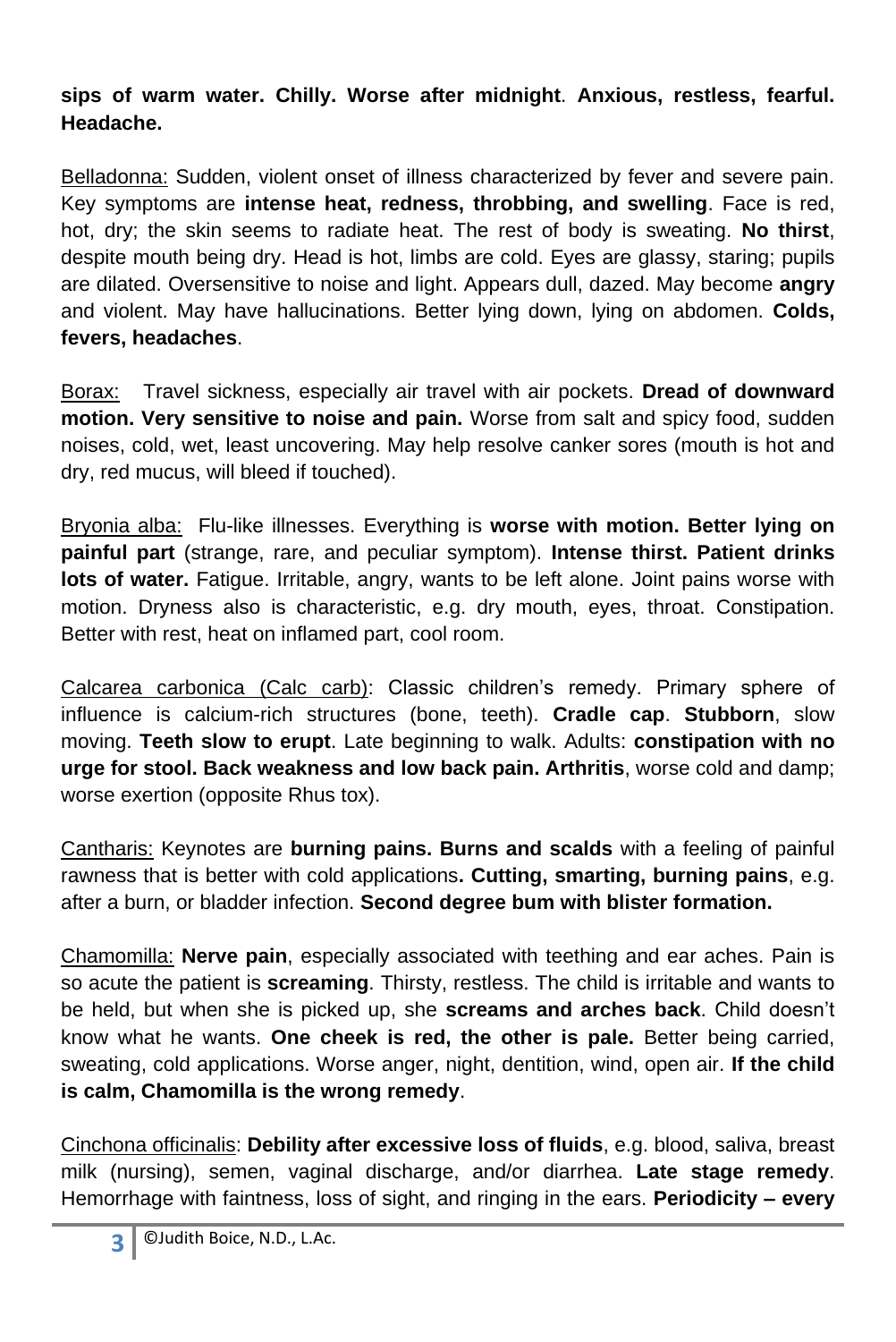**other day**. **Nervous. Sensitive to drafts, slightest touch**. Chronic gout. Post operative gas pains, no relief from passing it. **Better hard pressure on painful part;**  open air; warmth**. Worse slightest touch, draft of air, every other day, after eating.**

Cocculus indicus: Travel sickness (sea and car sickness) associated with nausea, dizziness**. Sense of emptiness in head; hollow feeling.** Cannot lie on back part of head. Averse to food. Sensitive to cold. Insomnia due to stress.

Colocynthis: Cramping, **abdominal pain that is better bending double**. Menstrual or colicky pains. Small amount of food or drink causes violent diarrhea. **Jelly-like stools**. **Pains are better with hard pressure**.

Dulcamara: **Aggravation from cold damp weather (conjunctivitis, diarrhea, bladder infection, low back pain). Aggravated from change in weather; from catching cold.** Headache from suppressed sinusitis. **Urging for urination when chilled. Rheumatism. Hayfever, end of summer or in fall.**

Drosera rotundifolia: **Violent cough**, sometimes so severe the patient **cannot catch his breath and begins to turn blue**. Cough is **worse after midnight**. Cough associated with **pertussis (whooping cough).**The cough is severe enough to cause a nosebleed. Cough is worse lying down, worse warmth of bed. Drosera also addresses **muscle cramping**, particularly hand cramps and shoulder twitches.

Eupatorium perfoliatum: **Tremendous aching, as if the bones were broken. Back pain***,* excruciating. Colds, flu, fever with deep, aching bone pain. **Chilly, with tremendous thirst for cold drinks.**

Euphrasia officinalis**:** Hay fever symptoms. Eye inflammation and tearing. **Bland discharge from nose. Acrid discharge/tearing from eyes** (opposite of Allium cepa). **Eyes constantly water**. Worse sunlight, wind, being indoor. Better open air, winking, wiping eyes, lying down.

Ferrum Phosphoricum (Ferrum phos): **Early stages of febrile illness**, e.g. colds and the flu. Bleeding, e.g. coughing blood streaked sputum; nosebleeds in children. **High fever with few symptoms.**

Gelsemium sempervirens: For slow onset colds, often occurring in mild or warm weather. The remedy is often prescribed for **colds during warm winters**. Patient is **dull, dizzy, droopy, drowsy ("the four D's").** No thirst. Feels as if she has a band is around her head. Muscle weakness, dropping things, uncoordinated. The common name for the remedy is swamp jasmine: think of how you would feel in a hot, muggy,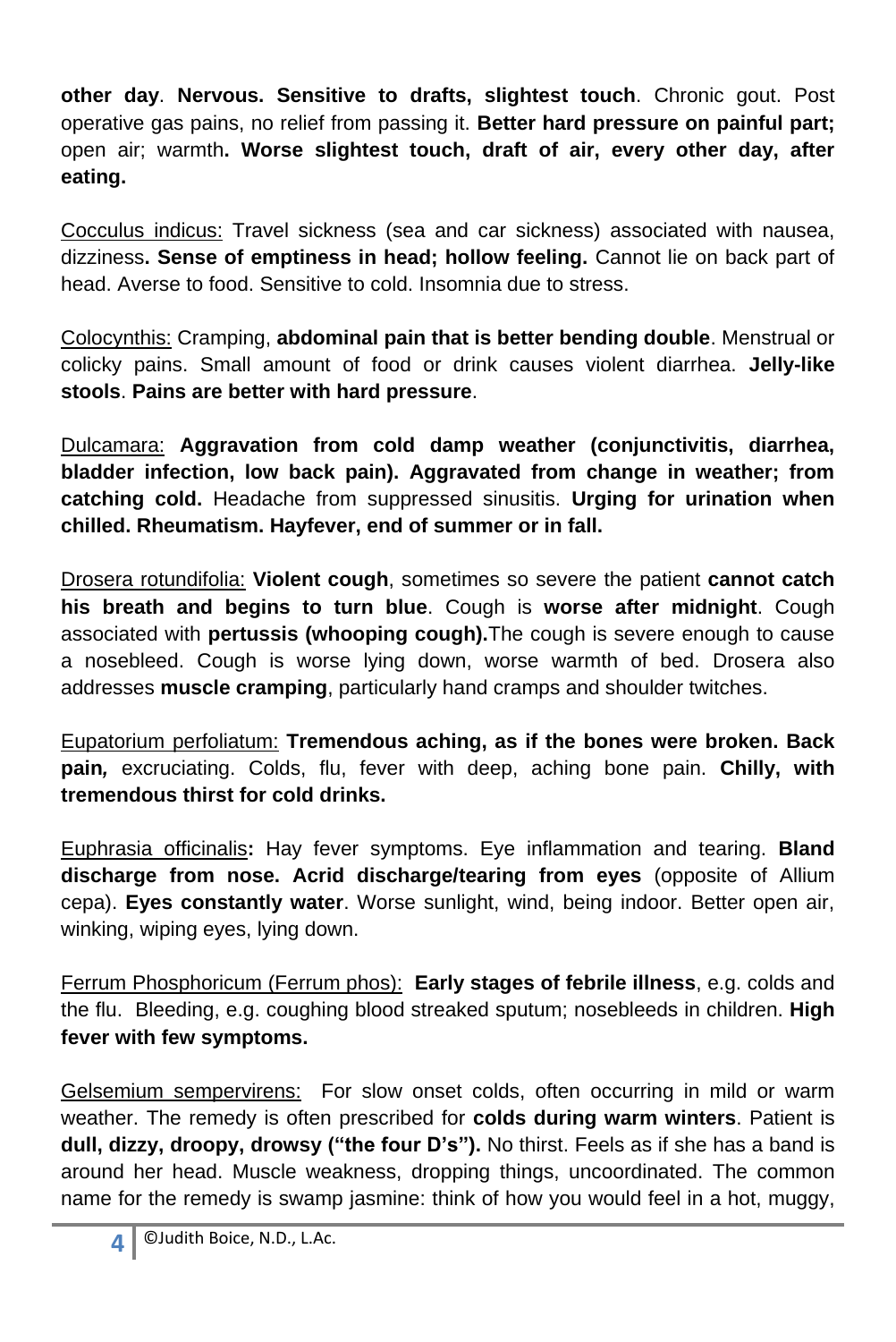humid swamp in August. Helpful for **stage fright**, **test anxiety** (patient is worse with dread, emotions, surprise). With **shock**, patient is drowsy, droopy, dull. They may be confused, dazed, and apathetic. Pupils may be dilated with drooping eyelids. Patient wants to sleep. May see with heat stroke.

Hepar sulphuris calcareum (Hepar sulph): Colds that begin after exposure to North and NE wind (this was described by a homeopath on the East coast, so think of a Nor'easter storm): cold, dry windy weather. **Sticking pain in throat. Sharp, stitching pain in ear**. **Extreme sensitivity to pain.** Irritable, nasty. **Cannot tolerate exposure to cold or wind**. Much perspiration. Excellent remedy for **otitis media** (ear infection) with discharge. **Boils - helps resolve or bring to a head**.

Hypericum perforatum: Damage to nerves, e.g. slamming a finger in a car door. **Crush injuries, lacerations of fingers, fingertips. Painful wounds. Nerve pain.**  Worse touch, jarring, cold. **First degree sunburn. Sciatica.**

Ignatia amara: A remedy for **grief**, with sensation of a **lump in the throat** and much **sighing**. **Contradictory symptoms**, e.g. throat pain is worse swallowing water but better swallowing solids. **Worse smoking or smelling tobacco. Oversensitive, nervous. Hysterical crying.**

Ipecacuanha (Ipecac): **Nausea, vomiting, dry heaves**. Violent, persistent nausea. Nerve to stomach becomes irritated, and vomiting continues despite empty stomach. **Dry, nagging cough**. Patient coughs so hard and so long that she vomits or has dry heaves. Asthma with a violent cough; coughs with every breath.

Kali bichromicum: **Cough with thick, stringy mucous**, difficult to expectorate. Hoarse. Worse in the evening. Patient is **chilly** and thirsty.

Lachesis mutus: **Left-sided complaints**, e.g. left sided sore throat, or sore throat that travels left → right. Worse from touch, **cannot tolerate anything around the neck, worse touch in general**. Sleeps into aggravation (is worse on waking). **Leftsided sciatica**, worse at night and cold air. **Loquacious**. Restless, suspicious, chilly.

Ledum palustre: **Puncture wounds**, e.g. injury by a sharp object or insect bite. **Bruising with feeling of coldness; blueness** of affected part. Affected part is cold, **but better cold applications** (strange, rare, and peculiar symptom). Thirsty. **Chilly.**

Lycopodium clavatum: **Digestive complaints**, intestinal gas, bloating. **Worse from 4- 8 p.m. Right-sided complaints**. Sore throats that are worse on right side OR travel right  $\rightarrow$  left. Burning pain between scapulae; pain goes right  $\rightarrow$  left. Right sided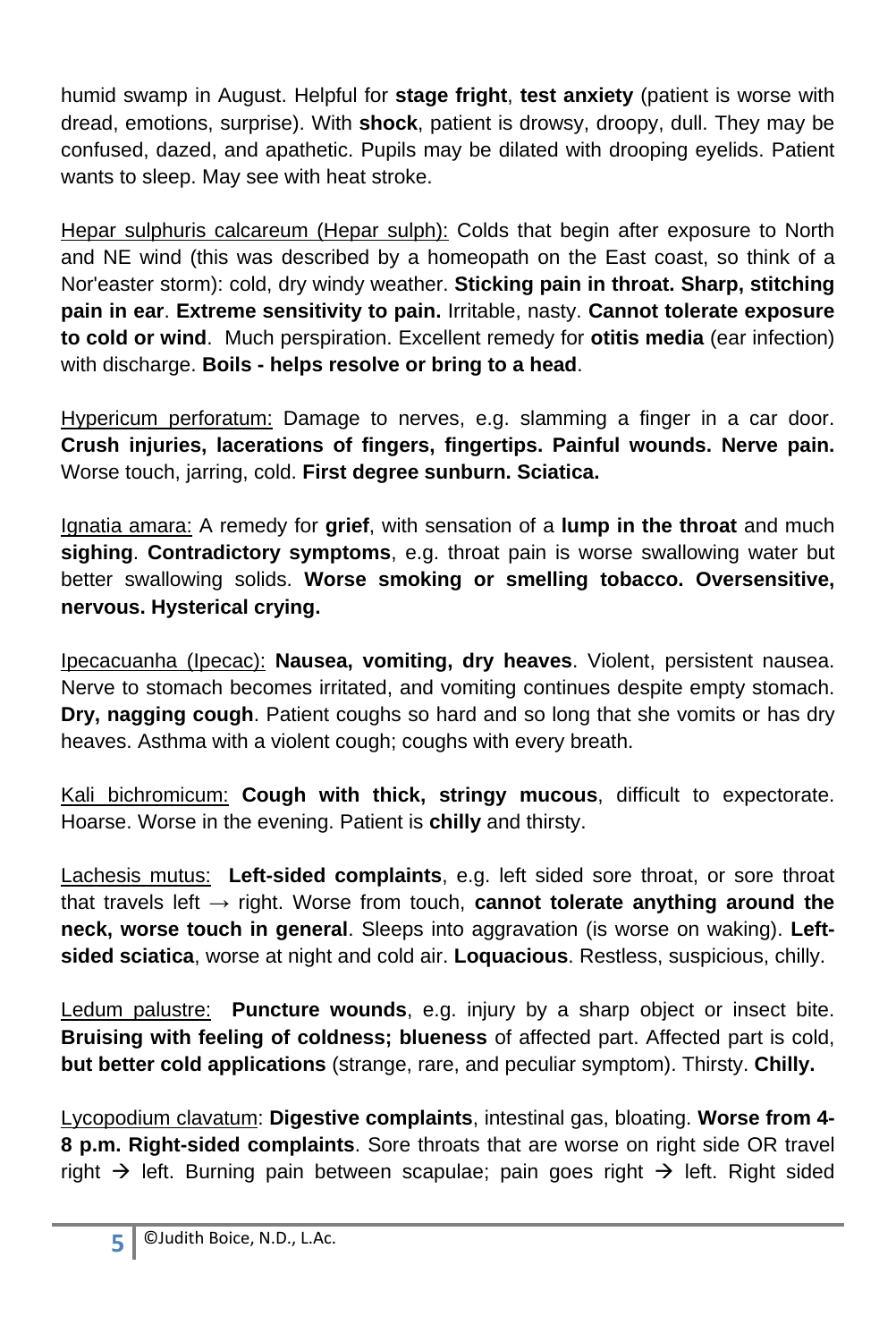sciatica. **Hard, difficult, incomplete stool** ("bashful stool"). Hates tight clothing around the waist.

Magnesia Phosphorica (Mag phos): **Muscle cramping**, e.g. leg cramps, menstrual cramps. **Better with warm application**.

Mercurius vivus: Inflammation of mucous membranes and skin with pus formation; raw, open areas. Tonsillitis, sore throat with desire to swallow. **Excessive salivation. Breath is foul smelling. Sensitive to temperature changes (hot/cold,** like the mercury in a thermometer). Worse at night. Trembling, jerking of limbs, tongue. Affected tissues slow to heal. Metallic taste in the mouth. **Agitated, restless, rapid talking**. **Mind is dull and sluggish.**

Natrum muriaticum (Nat mur**): Grief**, often silent. Holds feelings in. **Sad, yet unable to cry. Does not want to be consoled. Headache, especially from close work (e.g. reading).** Migraine headache. **Headache "like hammers beating the head."** Headache from grief. Better lying in a dark, quiet room; better cold applications. **Hayfever**. **Asthma**, worse in the evenings, 7 – 9 p.m. **Herpetic eruptions (cold sores), especially after sun exposure.** In general, dislikes sun exposure.

Nux vomica**:** Indigestion or uneasiness following over-eating and/or excessive drinking. **"Hangover." Impatient, irritable. Headache. Wants to be left alone**. **Sensitive to noise, light, odors, pressure of clothing**. **Angry. Chilly**. With cold or flu, **stuffed up at night**, more fluent nasal discharge during the day. **Body is burning hot but cannot move or uncover without feeling a chill OR refuses being covered even though chilled with uncovering**. Worse coffee, stimulants.

Oscillococcinum**: For the very onset of cold/flu symptoms (first 24 hours)**. Anxious, pale, shivering; fixed, obsessive ideas.

Phosphorus: Bleeding. Red, arterial blood flow. **Nosebleeds. May be used after surgery to decrease risk of hemorrhage. Desires cold drinks, but vomits them as soon as they warm in the stomach**. Better eating, sleeping. Desires company. Worse talking -- may have painless laryngitis. Colds that quickly go to the lungs. Cough so painful patient tries to suppress it. Blood streaked sputum.

Podophyllum peltatum: **Diarrhea**. Colicky pains and sour vomiting. Watery stools. **Thirst for large quantities of cold water.** Diarrhea in hot weather after eating acid fruits. **Painless, watery diarrhea**.

Pulsatilla: the common name is "wind flower" because it moves with every breath of wind. Keynote is **changeable symptoms**, e.g. joint pains that move around the body.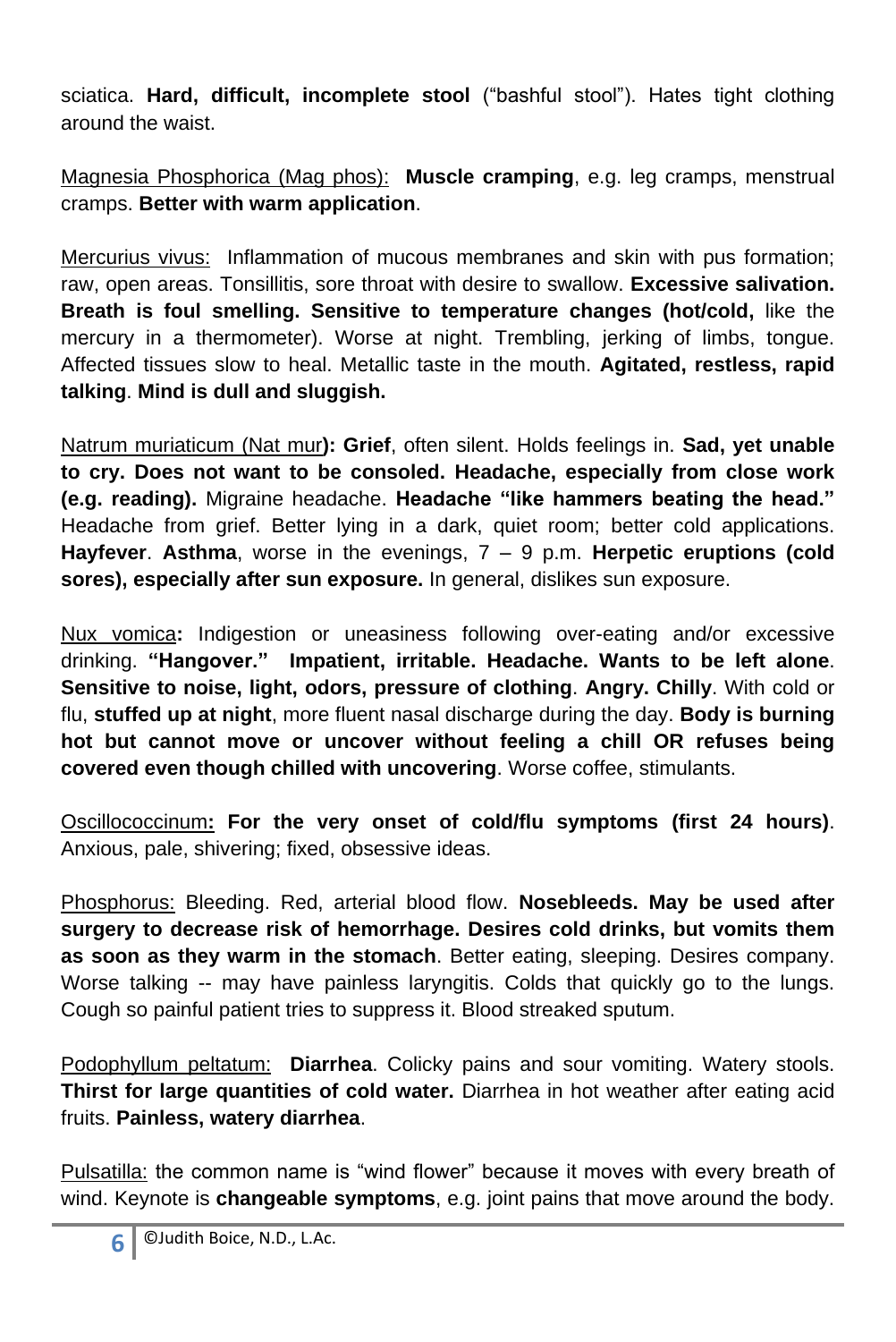"Ripe" colds with green/yellow, thick discharge. Cough is looser in the morning, drier as the day goes on. Infection of the tear duct, or blocked tear duct, in infants and newborns. **Weepy. Thirstless, with dry mouth. Desires open air. Worse in a warm room.** Timid, mild.

Rhus toxicodendron: Joint pains that are better **with movement. Restless**, can't find a comfortable position**. Chilly. Thirsty**. Worse after exposure to cold and wet. Colds that begin after exposure to cold and wet. Red tip of tongue. **Itching, burning, stinging of skin. Vesicular eruptions. Sensation as if flesh has been torn from the bone.** Better from scalding hot water, showers. Chilly.

Ruta graveolens: damage **to ligaments and periosteal tissue** (area around bone) **Pain comes in waves**. Pain deep in the bones. Eyestrain from reading small print or close-up work, especially if followed by a headache. Worse from cold, wet weather over-exertion; damp, wind. Follows Arnica well for sprains.

Sepia: **Loss of tissue integrity**, e.g. prolapsed uterus, hemorrhoids, varicose veins. **Symptoms generally worse with any hormonal fluctuation, e.g. before and during menstruation; PMS; pregnancy; menopause; frequent sex**. **Mother is angry** and yells at the children from least disturbance; **worst while cooking dinner**. Made from octopus ink; think of the purpose of the ink – to conceal and be left alone.

Silicea: Late stage, chronic colds. **Recurring sore throats and tonsillitis. Hard, swollen cervical glands. Acute ear infections, as well as ear infections that are very slow to resolve. Infection of the tear duct, or blocked tear duct, in infants and newborns**. Defects of bone, spine, nails, and hair, from poor mineral absorption. **Constipation with no urging; bashful** stool (almost comes out, then recedes again). **Constipation in children**. Helps to **discharge splinters, foreign substances from the body.**

Spongia tosta: **Dry, hacking cough**. Imagine inhaling dried sponge and what that would feel like. Larynx dry, constricted, burning. **Barking, croupy cough**. Croup worse during inspiration. Anxiety. Better leaning forward. Better eating a little. One of three classic croup remedies: Aconite, Spongia, Hepar sulph. The three remedies are used in the order listed: Aconite for onset of symptoms, Spongia for the mid-illness symptoms (dry, hacking cough), and Hepar sulph for the last stage of croup.

Sulphur: Important remedy for skin eruptions. Dry skin, **itching;** roughness. **Voluptuous itching**. Will scratch until skin bleeds. Thirsty. **Worse warmth** -- warm room, warm bed. Sleeps with window open. Feet so hot the patient uncovers them in bed. **Burning discharges and pains. Skin and face reddened**. Offensive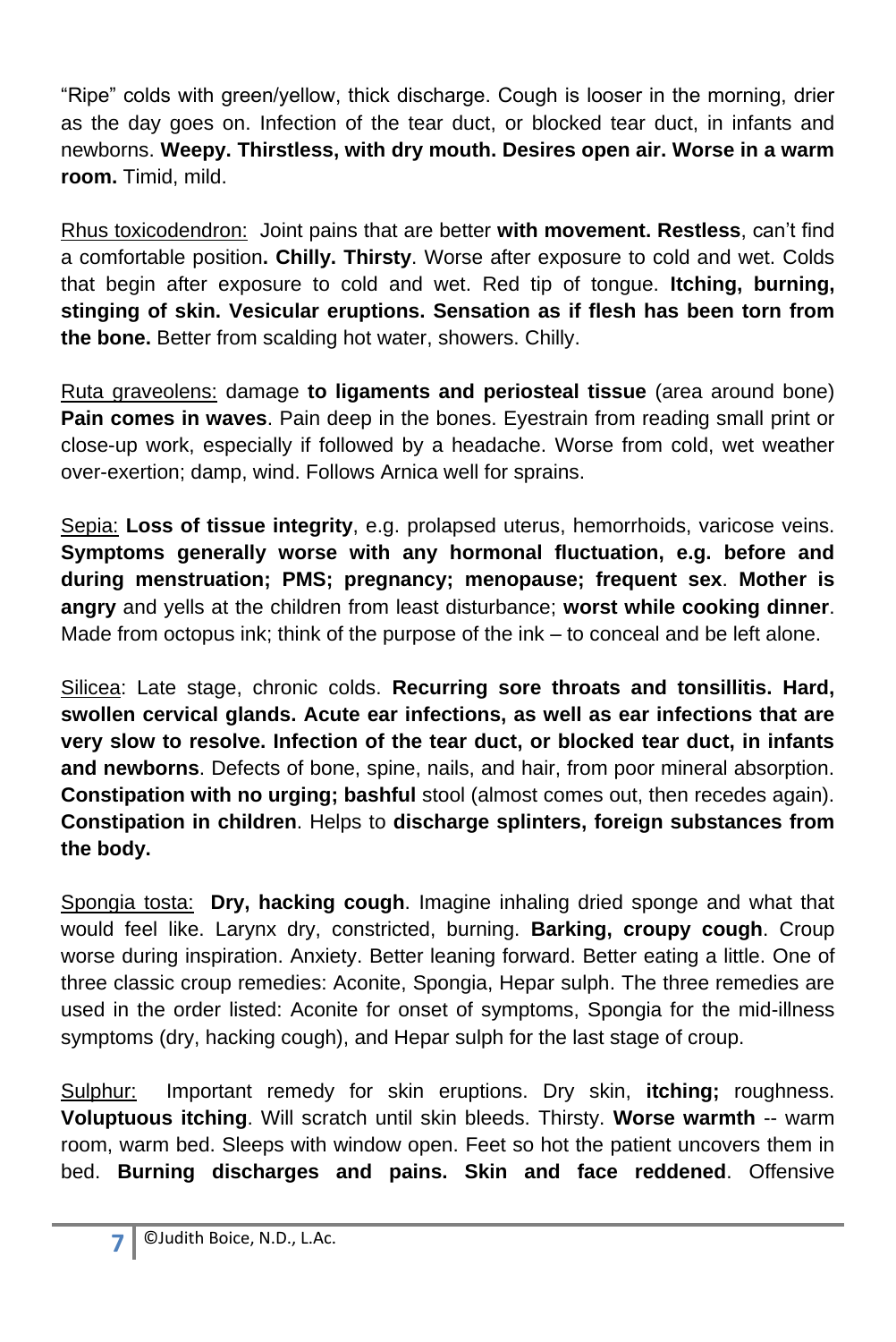discharges, odors. **Worse from bathing.** Impatient, hurried, quick-tempered, opinionated. Late stages of viral infections.

Symphytum officinale: "Arnica of the eye," specific for **bruising around the eye. Orbital fractures. Give the remedy on the way to the Emergency Room.** Pain associated with bruising and fracture. Cartilage or bone injuries. Periosteal injuries (Ruta as well). **Fractures that fail to heal**.

#### **BOTANICALS**

Arnica Oil (*Arnica montana*): For bruising and soft tissue injury. Apply only on unbroken skin. Best applied immediately after injury. Can help prevent bruising and reduce swelling. CAUTION: Never take Arnica HERB internally. **Homeopathic** arnica (see above) is **safe** for internal use.

Aloe (*Aloe barbadensis*): the inner gel of the aloe plant is soothing, anti-inflammatory, and anti-pruritic (reduces itching). The gel speeds tissue healing, e.g. for gastric ulcers, bedsores, and diabetic skin ulcers. The outer "skin" of the aloe plant contains a bitter latex that acts as a "cathartic," dramatically clearing the bowels. This outer skin is helpful for short term use, to address severe constipation. Long term use, though, will deplete electrolytes and further weaken the muscles in the bowel. Constitutional hydrotherapy (page \_\_\_) offers a more permanent "cure" for constipation.

Bentonite clay: A drawing agent, to remove pus and inflammation from an affected area, e.g. an infected cut or poison ivy/oak. Can be taken internally for diarrhea and mild food poisoning.

Bilberry (*Vaccinium myrtilis*) The berries and leaves improve circulation and strengthens blood vessel walls, making bilberry a wonderful ally for retinopathy, cataracts, macular degeneration and night blindness. Bilberry also improves microcirculation in other parts of the body and minimize bruising.

Bitter melon fruit (*Momardica charantia*) Bitter Melon stabilizes blood sugar levels and suppresses the usual neural response to sweet taste. Commonly eaten in India and Southeast Asia, bitter melon also inhibits retroviruses (HIV, herpes) and is cytotoxic (kills cancer cells, e.g. leukemia and certain types of breast cancer).

Blue vervain (*Verbena hostate*) Blue vervain is a diaphoretic (causes sweating) and is used to treat fevers and colds as well as clear bronchial congestion.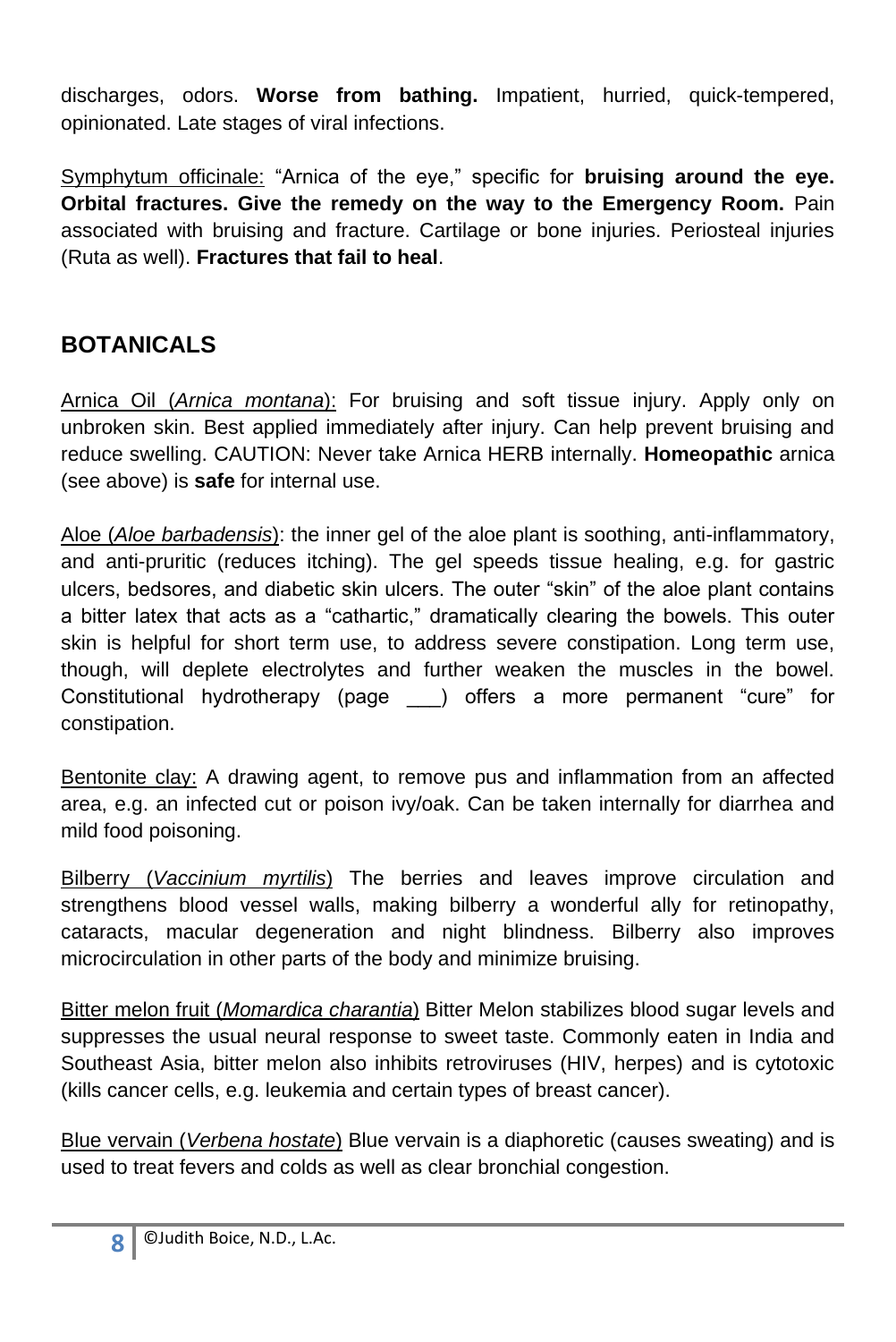Black cohosh (*Cimicifuga racemosa*) High in calcium, black cohosh relieves smooth muscle cramps, e.g. menstrual pain. Black cohosh also relieves muscle spasms and joint pain. For menopause, black cohosh seems to have some phytoestrogen effect (not fully confirmed in recent studies). In addition, black cohosh suppresses leutenizing hormone surges, which are associated with hot flashes in menopause. Black cohosh relaxes the smooth muscle in blood vessels, which improves blood circulation in the extremities.

Buckthorn bark (*Cascara sagrada*): stimulates peristalsis. Some people experience intestinal cramping with cascara. With long-term use, cascara can have the same side effects as chemical laxatives, so short-term usage (2 weeks maximum) is best during the bowel retraining program.

Calendula succus (*Calendula officinalis*): "Succus" means plant juice. Tinctures are about 70% alcohol and approximately 30% plant extract. Succus preparations are about 70% plant extract with about 30% alcohol – they contain much more of the active constituents of the plant. Calendula is an excellent antimicrobial that also has vulnerary (soothing, healing) properties. Apply after washing the wound. Calendula can replace washing a clean wound in an emergency situation. Calendula succus is more effective at halting bacterial growth than iodine solutions or rubbing alcohol.

Calendula and comfrey salve: Calendula has antimicrobial and vulnerary properties. Comfrey (*Althea officinalis*) stimulates cell division and thus speeds wound healing. Best applied to clean cuts only, or ones that have formed a scab, not to puncture wounds (may cause the skin to heal over a dirty wound, creating an anaerobic environment perfect for the growth of anaerobic bacteria.)

Catnip (*Nepeta cataria*) A calming nervine, catnip also increases sweating without raising internal body temperature, making this a wonderful herb for feverish children. Catnip also soothes restlessness, nervous headaches, insomnia, and menstrual cramping. CAUTION: Contraindicated during pregnancy because of its emmenagogue effect (brings on menstruation).

Chamomile (*Matricaria rescutita*) High in calcium, chamomile gently soothes the nervous system and helps prepare for sleep. Chamomile reduces spasms and inflammation, relieves pain, calms the stomach, and improves digestive function. In addition, chamomile has anti-bacterial and anti-fungal activity.

Comfrey (*Althea officinalis*) Comfrey contains allantoin, a constituent that speeds cell division, and therefore tissue healing. Comfrey also has anti-inflammatory effect, easing bone and tendon inflammation. Comfrey is mucilaginous, soothing both the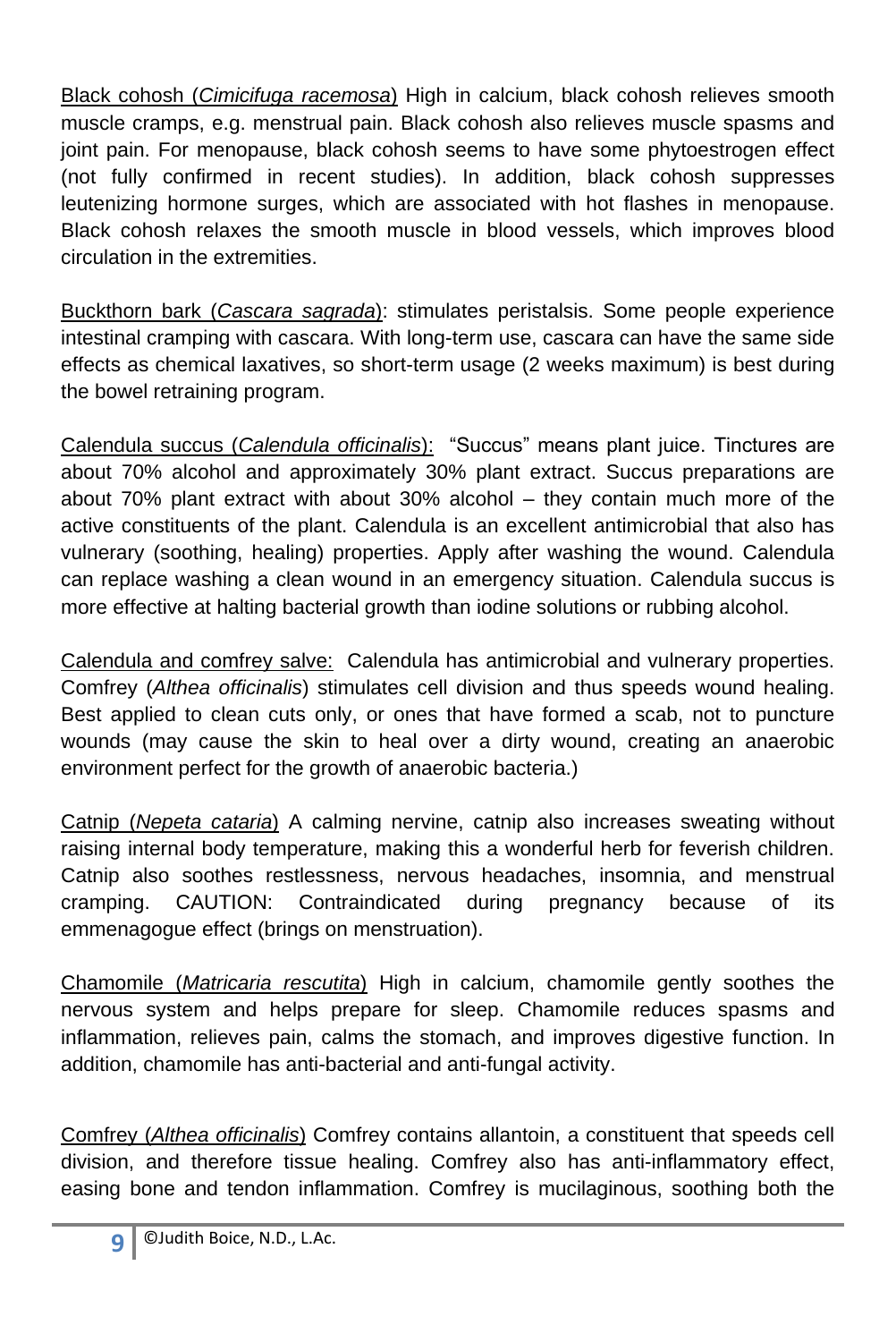respiratory and digestive tracts. Although historically used internally to reduce inflammation and speed tissue healing, current research suggests **extremely** large amounts of pyrrolizidine alkaloid in comfrey can occlude veins and trigger carcinogenic (cancer) activity. CAUTION: Take internally only under the guidance of a trained herbalist. Do not use if pregnant or nursing.

Dandelion root and leaf (*Taraxacum officinalis*) Dandelion leaf has a strong diuretic effect, increasing urination and decreasing fluid retention. Collect the greens early in the spring for a wonderful spring salad. Dandelion root is a mild laxative that triggers bile secretion from the liver. Dandelion *slowly* stimulates liver function, so you will need to use the herb over time. Collect dandelion roots in the autumn, when they contain maximum nutrients.

Echinacea (*Echinacea angustifolia OR purpurea*) Echinacea does *not* directly "attack" bacteria; instead, it stimulates immune activity by increasing white blood cell production. Some studies suggest Echinacea loses its efficacy after two to three weeks of continuous use; most studies show Echinacea is very effective with long term use. For maximum effect, consider alternating immune boosting herbs every two to three weeks to ensure their efficacy.

Elderberry (*Sambucus pubens*) Elder *berries* are used to treat colds, the flu, joint pain, and nerve pain. The *flowers*, more commonly used in botanical medicine, help to expel mucous, increase sweating, and calm the nervous system. Elder *flowers* can be used for chronic sinus irritation, night sweats, spasmodic coughs, and skin eruptions. CAUTION: unripe elder *berries* can cause nausea, vomiting, dizziness, fast heart rate, and convulsions. Use only fully ripened berries.

Ginger (*Zingiber officinalis*) Ginger warms the body, increasing sweating and improving digestion. Dried ginger has more "heating" effect than the fresh root. Ginger decreases platelet aggregation, meaning it slows blood clotting time (use with caution if taking Coumadin or other anti-coagulants). Ginger *tincture* is very effective for addressing post-chemotherapy nausea, but ginger *tea* has little effect. Ginger also has anti-inflammatory properties, making it a wonderfully ally for joint and muscle pain. Fresh ginger juice can be used topically to treat first and second degree burns.

Gingseng: Korean, Chinese (*Panax ginseng*), and American (*Panax quinquefolius*) Ginseng is an adaptogen herb, meaning it helps the body better adapt to stress levels. Ginseng supports the nervous and hormonal systems; stabilizes blood sugar; reduces LDL and increases HDL cholesterol; improves metabolic activity in the brain; and minimizes cell damage and hastens recovery from radiation exposure. In Chinese medicine, ginseng is considered a "qi" tonic, meaning it helps to rebuild vitality in the body. American ginseng tonifies both qi and "yin," meaning it also enhances the nourishing, moistening, and cooling aspects of the body. Chinese ginseng is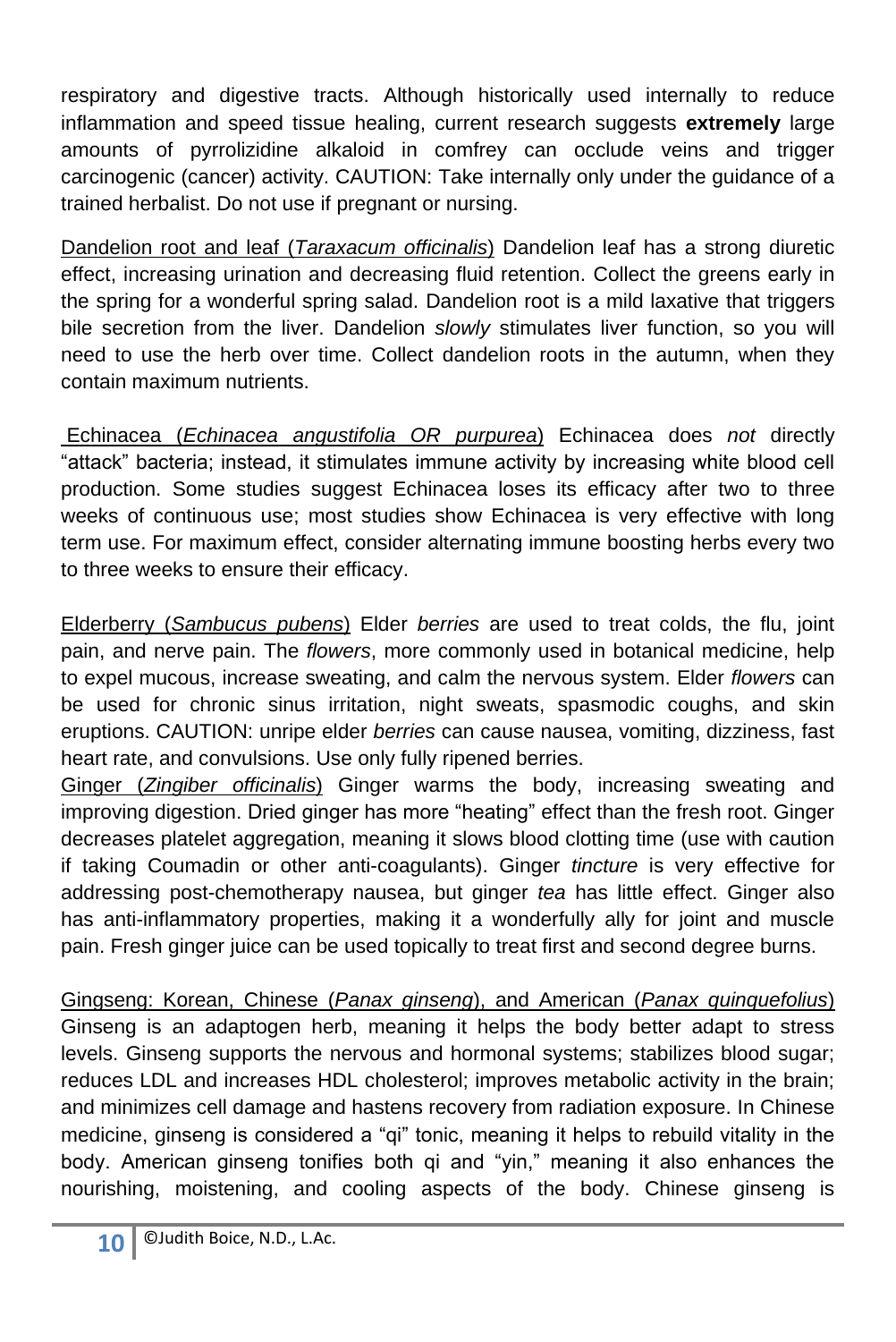considered more heating, while Korean is the "hottest" of the three ginsengs. Usually Asian people do not take ginseng regularly before they are 60 years old; otherwise, they have already "boosted" their body with this potent tonic and have nothing left to further enhance their vitality. In essence, they have "shot their wad" too early.

Goldenseal (*Hydrastis canadensis*) Goldenseal is a **mucous membrane tonic**, affecting the entire digestive and respiratory tracts. Goldenseal can be used for upper respiratory infections as well as digestive disturbances, e.g. stomach pains and gas after eating.

Golden thread (*Coptis chinensis*) A century ago, herbalists began to substitute Goldenseal (*Hydrastis canadensis*) for Goldenthread because the roots of Goldenthread were being over-harvested. Ironically, herbalists now recommend Goldenthread as a substitute for increasingly rare Goldenseal. Both of these bitter roots are high in berberine, a compound known to kill bacteria, viruses, and fungi. Goldenthread also stimulates digestive function (e.g. saliva and stomach acid secretion), reduces inflammation, and lowers high blood cholesterol levels. Goldenthread also calms the nervous system and relieves pain, helping to soothe abdominal cramps, muscle aches, irritability, and insomnia.

*Gymnema sylvestra* Grown in India, this plant stabilizes blood sugar levels and reduces sweet taste on the tongue, thereby reducing sugar cravings. This herb is used to treat diabetes and pre-diabetes, i.e. difficulty regulating blood sugar levels.

Hawthorne berry (*Crataegus species*) Most herbalists combine hawthorne berries and flowers. Hawthorne increases the strength and efficiency of heart contractions and has mild diuretic effect. Meant for long term use and not acute illnesses, hawthorne also increases blood flow in the heart and enhances connective tissue strength of blood and lymph vessels. Hawthorne improves overall cardiac function.

Hops (*Humulus lupulus*): Soothes irritable digestive tract and nervous system (indigestion and sleeplessness). Hops is very specific for soothing nervousness with muscle twitching. This muscle relaxing property also makes hops a wonderful aide for menstrual cramping. For nursing mothers, drinking hops tea increases milk production, soothes both mother and baby, and addresses colic in the infant.

Kava kava (*Piper methysticum*): this nervine herb calms the nervous system without sedating the mind. Kava relieves anxiety and stress, insomnia, and muscle tension. Caution: long term, high dose use of Kava can cause dry, pigmented, scaly skin, particularly on the palms of the hands, soles of the feet, back and shins. This condition, called "kavaism," is more common in the South Pacific where people drink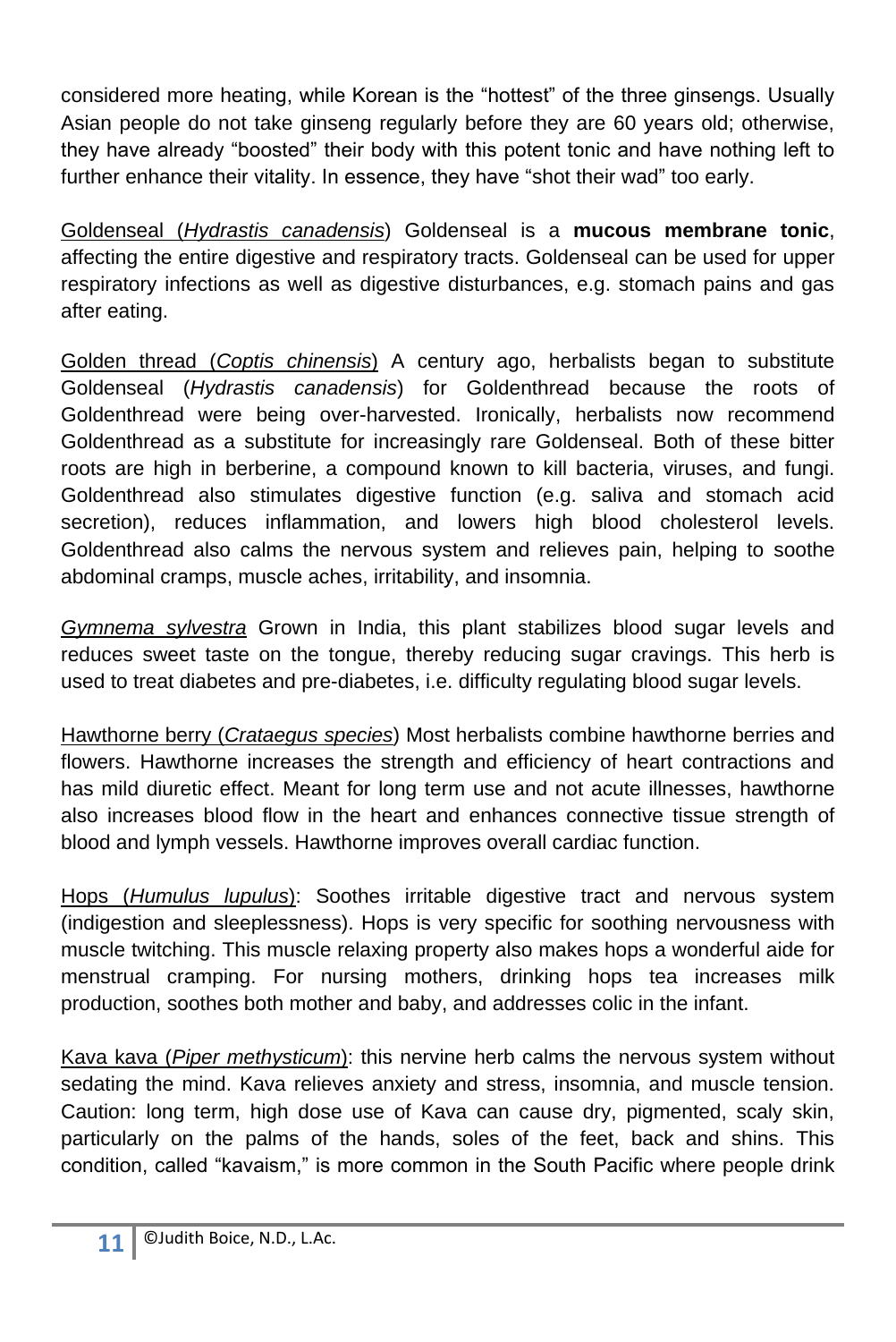Kava like North Americans drink coffee. The rash disappears when someone stops drinking Kava Kava tea.

Lemon balm (*Melissa officinalis*) Used as a topical gel or essential oil, lemon balm can avert a herpes outbreak if applied frequently during the prodrome (pre-outbreak) phase. Regular external applications of lemon balm after an outbreak will also speed the healing of herpes lesions by about 2.5 days. Taken internally, e.g. as a tea, dried herb, or tincture, lemon balm has a calming effect on the nervous system, soothing anxiety and conditions worsened by nervousness. Lemon balm addresses colds, migraines, depression, high blood pressure, and insomnia, especially when high stress levels contribute to the illness. Lemon balm blocks the binding of TSH to thyroid membrane cells, making it an excellent remedy for the treatment of hyperthyroidism (**over**-active thyroid).

Licorice (*Glycerrhiza glabra*) Another of the adaptogen herbs, licorice stimulates immune function, enhances adrenal activity, soothes inflammation, protects the liver, and has mild estrogenic activity. In Chinese medicine, licorice is called "the great peacemaker." Most Chinese formulae contain a small amount of licorice to help harmonize the activity of the other herbs. CAUTION: Because licorice increases the biological half-life of cortisol and aldosterone, it may contribute to increased fluid retention. If you suffer with hypertension, use only *de-glycerrhinated licorice* (DGL) and watch carefully for any side effects. Licorice is also contraindicated for heart failure, kidney disease, and liver cirrhosis.

Motherwort (*Leonorus cardiaca*) Truly an ally for women's health, motherwort soothes menstrual cramps and premenstrual nerve tension and brings on delayed menstrual bleeding. In addition, motherwort relieves heart palpitations due to nervous tension and soothes the pain of cold sores and genital herpes. Use motherwort for several months for best results.

Mullein (*Verbascum thapsus*) Use the leaves and flowers of mullein to soothe coughs and bronchitis, asthma and hay fever. Soak the flowers in vegetable oil for a couple of weeks, then strain out the flowers to make an oil for soothing ear pain. CAUTION: use mullein oil in the external ear canal only if the tympanic membrane (ear drum) is NOT ruptured.

Nettles (*Urtica urens*) Nettles are a wonderful ally for treating seasonal hayfever because they stabilize the mast cells that release histamine, thereby reducing inflammation and swelling. In addition, nettles act as a mild diuretic and help to rebuild the urinary tract. Nettles are best used long term, over several months, to achieve these rejuvenating effects.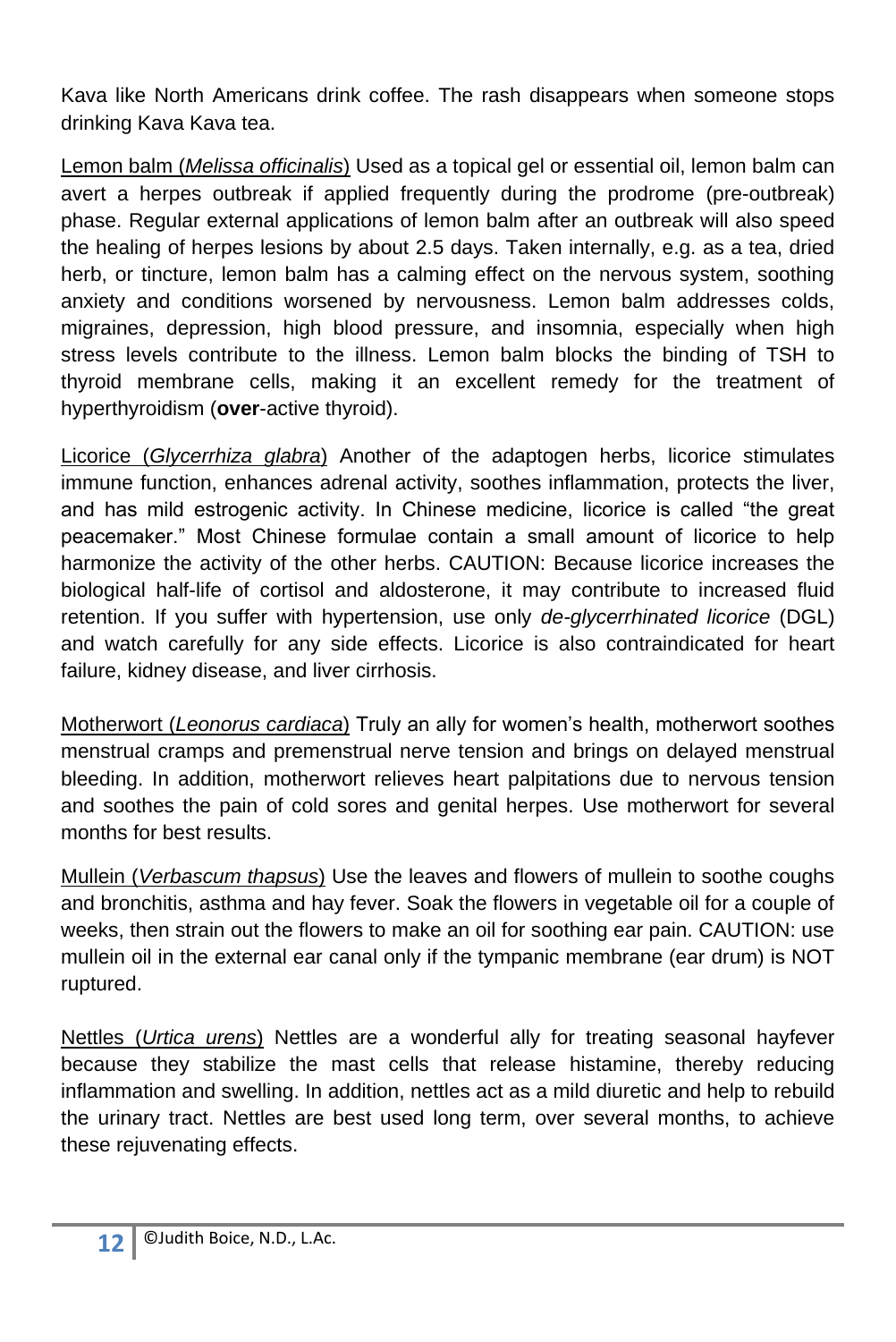Oregon grape root (*Berberis aquafolium*) Like Goldenthread and Goldenseal, Oregon grape root contains berberines, compounds that stimulate bile secretion; kill bacteria, viruses, and fungi; and stimulate the digestive tract. Oregon grape root will stimulate and support the digestive, respiratory, and urinary systems.

Passion flower (*Passiflora incarnata*): This herb soothes muscle spasms, heart palpitations, and nervousness. Passion flower helps support normal sleep, particularly when nervousness contributes to sleep disturbances.

Peppermint (*Mentha pipperata*) Peppermint relieves spasms, increases bile secretion, calms the stomach, dissolves gallstones, and increases sweating (diaphoretic). Used on the skin, peppermint relieves the pain and itching of bug bites and soothes muscle spasms. CAUTION: peppermint relaxes the lower gastroesophageal sphincter, which can worsen hiatal hernia and gastroesophageal reflux (GERDS) symptoms. In addition, avoid using peppermint during acute gallstones.

Red clover blossoms (*Trifolium pratens*) A mild phytoestrogen (weak plant-based estrogen), red clover addresses estrogen dominance conditions (e.g. PMS, uterine fibroids and fibrcystic breasts) as well as provides weak estrogen support for low estrogen conditions (e.g. hot flashes). Red clover soothes swollen lymph nodes, particularly in the neck region. CAUTION: Red clover thins the blood and must be used with caution if taking a blood thinner.

Rhodiola (*Rhodiola rosea*) A potent adaptogen herb, Rhodiola improves physical and mental performance; addresses depression and anxiety; reduces fatigue; improves memory and concentration; and increases tolerance to cold and other extreme weather conditions.

Saint John's Wort (*Hypericum perforatum*) Used for centuries to address nerve and spinal cord injuries, St. John's Wort is best known today for treating depression, increasing serotonin and melatonin levels, and possibly increasing light utilization. For depression, St. John's Wort must be taken for at least  $2 - 6$  weeks to evaluate its effectiveness. St. John's Wort also treats viral infections.

Saint John's Wort (*Hypericum perforatum*) Oil: **Soothing and feeding to the nervous system**, St. John's Wort oil can speed the healing of nerve injuries, bruises, and muscular pain. Helps relieve the pain of **sunburn**. Applied frequently, hypericum oil acts as a sunblock. Can relieve or abort sciatica if applied at earliest signs of pain and discomfort.

Saw palmetto (*Serenoa repens*) Known primarily as a men's herb, Saw palmetto reduces the size of the prostate gland and tonifies the entire pelvic region. For women, Saw palmetto stimulates breast development, increases libido, and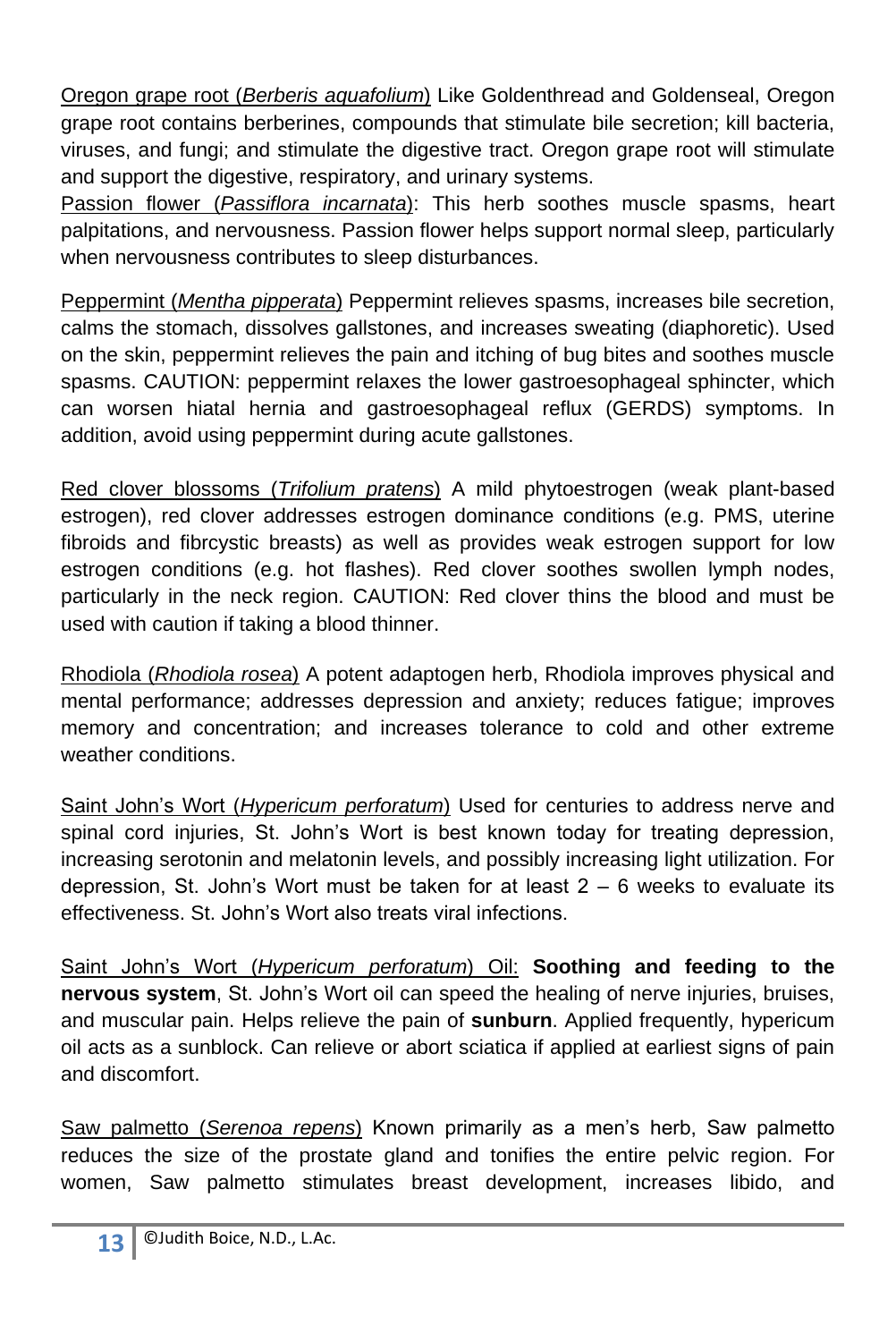addresses polycystic ovaries. For both men and women, Saw palmetto may benefit interstitial cystitis and chronic bladder infections.

Senna (*Cassia senna*) Senna addresses constipation by increasing peristalsis, the wave-like muscle contractions that move food and waste through the digestive tract. Senna speeds intestinal movement by *irritating* the digestive tract. If used long term, Senna increases melanosis, a darkened pigment in the colon, which *might* increase risk of colon cancer. CAUTION: do not use if you have a history of kidney damage or kidney inflammation. Over-use may cause vomiting, intestinal spasms, and/or blood diarrhea.

Siberian ginseng (*Eleuthorococcus senticosus*) This herb is another potent adaptogen herb. Although "ginseng" is in the name, this herb is a completely different genus from *Panax* ginseng. Siberian ginseng increases endurance, improves oxygenation of tissues, enhances concentration, and increases overall resistance to disease.

Skullcap (*Scutellaria lateriflora*) – high in calcium, magnesium, and potassium, this herb calms and nourishes the nervous system. Skullcap is beneficial for anxiety, restless sleep, nervous exhaustion, and nervous system weakness after a long illness.

Slippery elm bark (*Ulmus fulva*) This mucilaginous inner bark of the slippery elm tree soothes the digestive and urinary tracts. Slippery elm bark reduces inflammation and acts as a mild diuretic. You can cook slippery elm bark powder by itself or with oatmeal to create a nutritious gruel. You can also suck on slippery elm bark lozenges to soothe the throat, stomach, intestines, and/or urinary tract.

Valerian (*Valeriana officinalis*): Beloved by cats, this herbs smells like dirty socks to me. Others love its pungent taste. Valerian relaxes skeletal muscle, particularly in the low back region, and relieves menstrual cramping. Too much valerian can have opposite effects, actually stimulating the nervous system rather than soothing it. CAUTION: Valerian can potentiate (increase) the action of barbiturates. AVOID combining valerian with any barbiturate medication.

Yarrow (*Achillea millefolium*) A tea made from infusing yarrow blossoms in *hot* water increases sweating, while infusing the herb in *cold* water increases the diuretic and gastric toning effects of yarrow. Because yarrow astringes tissues, it is an ally for hemorrhoids and excessive menstrual flow. Yarrow's botanical name reflects this ability to staunch blood flow: when an arrow pierced the God Achilles' heel, he used yarrow to stop the bleeding.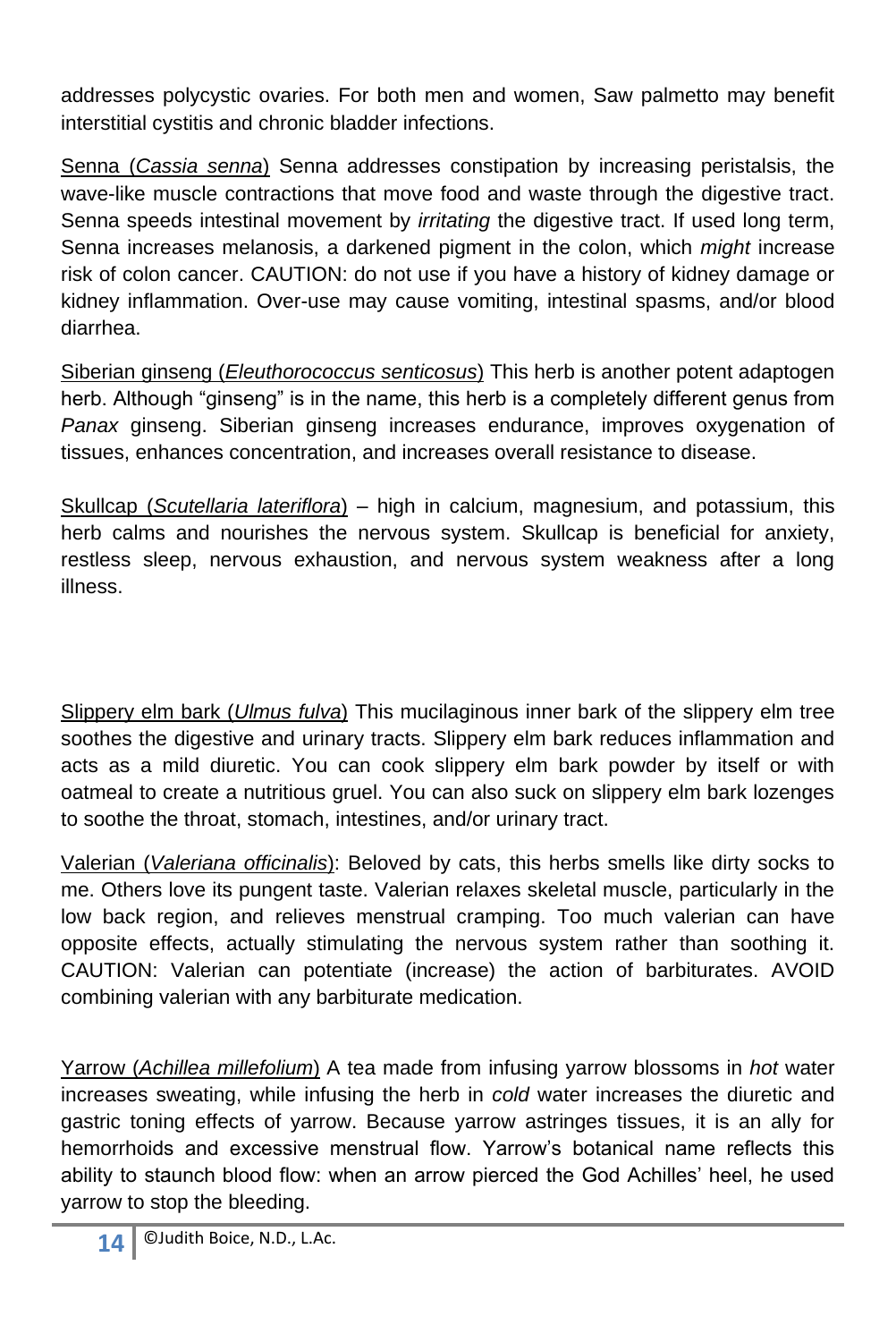Yellow dock (*Rumex crispus*) The bitter roots of yellow dock stimulate bile secretion, improve bowel elimination, and increase iron absorption. Also a good source of iron, yellow dock can be used to treat iron deficiency anemia. Yellow dock improves lymph flow and function. Use yellow dock for anemia, constipation, chronic skin conditions, and liver congestion.

#### **CHINESE HERBAL FORMULAE**

Gan Mao Ling: This formula treats the very onset of colds, whether they are wind heat (sore throat, fever, sweating) or wind cold (chills, no sore throat, clear nasal discharge) in nature.

Pill Curing: This classic Chinese formula soothes nausea, vomiting, belching, and acid stomach. You can take Pill Curing 30 – 60 minutes before traveling to allay motion sickness.

Xiao yao san: Translated "Free and Easy Wanderer," this formula enhances liver function and supports the production and free flow of blood in the body. From Chinese perspective, one of the liver's major roles is to smoothly circulate blood in the body. If blood flows smoothly, emotions also flow easily. When the liver is stressed and cannot circulate blood as smoothly, we are more prone to certain emotions: frustration, anger, and/or depression. Physical symptoms may include menstrual cramping, PMS symptoms, and/or sluggish digestion.

Yin qiao san: a Chinese patent medicine for "wind heat invasion." Symptoms include sore throat, feeling more feverish than chilled, slight headache, and yellowish mucus discharge. Do not take the remedy if you feel more chills than fever and have no sore throat – the formula is *very* cooling. Yin qiao san is meant to cause sweating to help push out wind and heat. Make sure to avoid drafts and chills after taking the remedy.

Yunnan Pai Yao is a Chinese herbal formula that was brought to the West from Vietnam, where U.S. soldiers witnessed its seemingly miraculous effects. The powder can be taken internally OR packed into wounds to stop bleeding. Each package includes one small red pill that is used only for severe hemorrhaging. The orangepowder capsules may be taken internally, one pill 3—4 times per day, to stop bleeding. Stop taking the medicine as soon as the bleeding stops.

#### **ESSENTIAL OILS**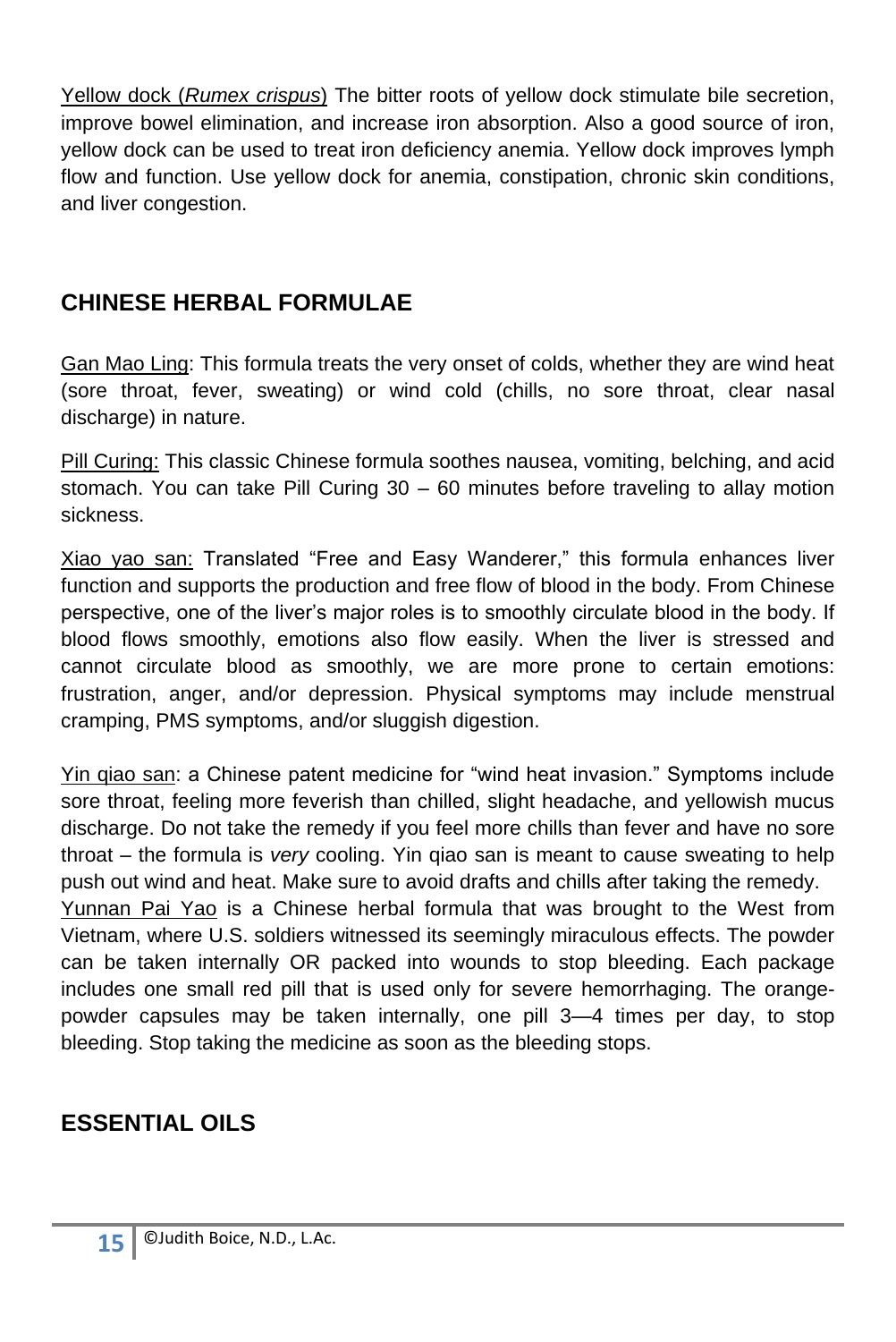Cypress (*Cupressus sempervirens*) Cypress fights bacteria, reduces spasms, and calms the nervous system. Cypress is an even more effective astringent than witch hazel.

*Eucalyptus globulus* A powerful bronchodilator, this essential oil also has anti-viral, anti-fungal, and anti-bacterial properties. Eucalyptus fights infection and thins mucous with coughs and bronchitis. Eucalyptus can also be used to treat candida, sunburn, and bladder infections. Diluted in a mister bottle with water, eucalyptus is an effective insect repellant.

*Eucalyptus radiata* Milder than *Eucalyptus globulus*, this species of Eucalyptus is appropriate for children and for skin applications.

Everlasting (*Helichrysum italicum*) Helichrysum is the "arnica" of the essential oil world. Applied immediately after an injury, Helichrysum can minimize or sometimes even avoid bruising and swelling. Apply on unbroken tissue. Helichrysum can be applied "neat," without diluting in a vegetable oil. Most helichrysum, however, is sold in diluted form because it a very expensive essential oil. For old scars and stretch marks, apply a 20% dilution regularly over  $2 - 3$  months. Also reduces inflammation and swelling with insect stings.

Lavender (*Lavendula officinalis*) Lavender reduces inflammation, soothes burns, and calms the nervous system. Lavender can be used to improve sleep, reduce pain, heal burns and other injuries, and soothe migraine headaches. Lavender also has mild antiseptic properties and will speed tissue healing. Anti-venomous for insect and snake bites, lavender is also adaptogenic (helps the body better adapt to stress). Lavender also harmonizes the action of essential oils, making it a great addition to essential oil blends.

Peppermint (*Mentha piperita*): Peppermint has amphoteric action on the digestive tract, meaning it both soothes and stimulates the mucous membrane lining. One drop of peppermint essential oil in a cup of hot water will soothe an upset stomach. A drop rubbed into the temples may relieve a simple tension headache. One or two drops mixed with clay can soothe poison ivy/oak rash. Peppermint helps relieve pain. Mixing 2-3 drops in vegetable oil and rubbing on the belly can soothe an upset stomach. CAUTION: Peppermint and other mints may antidote the actions of homeopathic remedies. Peppermint relaxes the cardiac sphincter of the stomach, so do NOT use peppermint if you have a hiatal hernia or gastroesophageal reflux (GERDS). Peppermint will worsen these conditions.

Tea Tree (*Malaleuca alternifolia*) This potent antiseptic oil is anti-fungal, anti-viral, and anti-bacterial. Tea tree stimulates the immune system, specifically T cell production.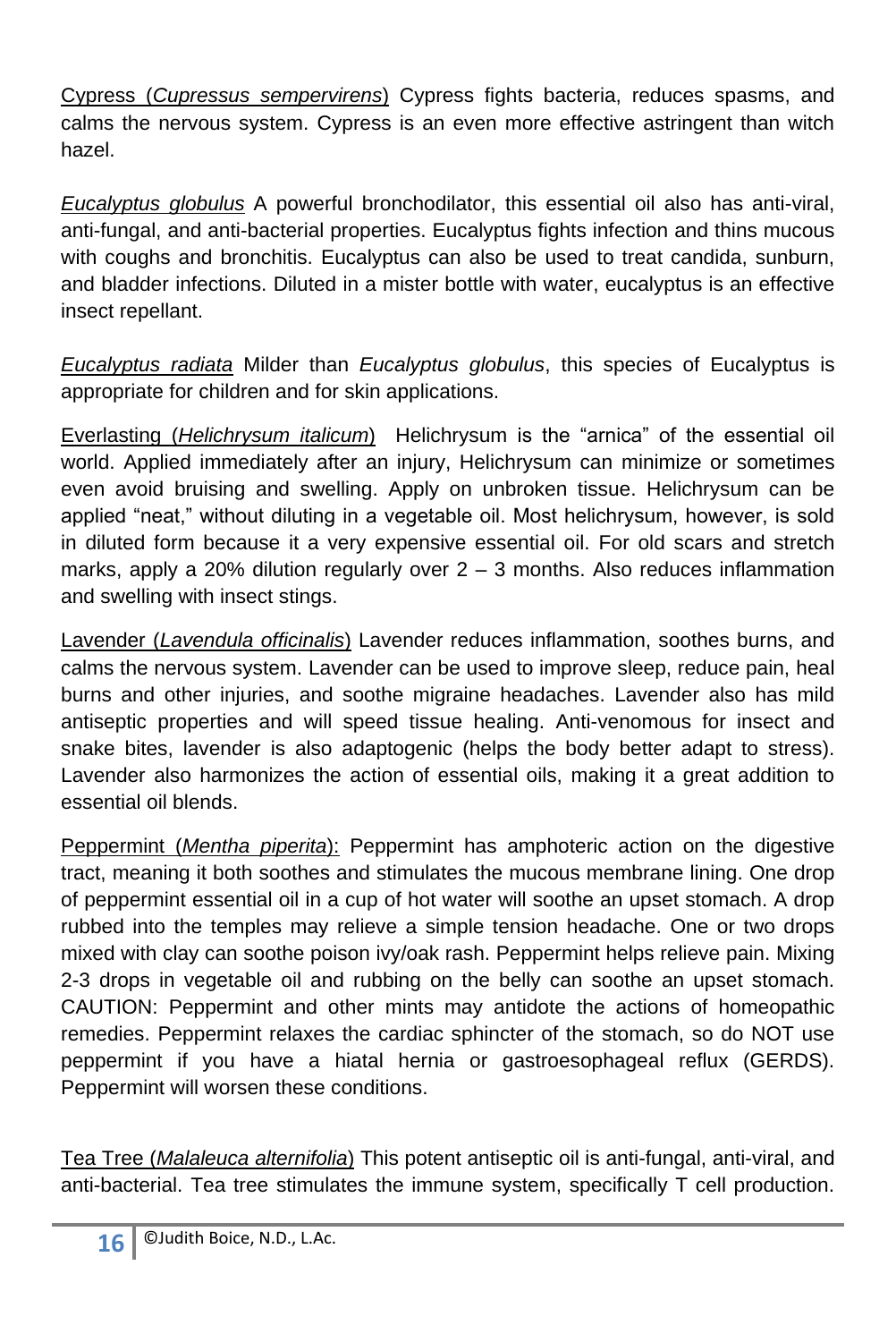Tea tree is one of the few essential oils that can be applied "neat," without diluting in a vegetable oil. Six months after opening the bottle, however, the oil becomes more caustic and should be diluted in vegetable oil. You can use tea tree for athlete's foot, candida, ringworm, toothache and pyorrhea. Add a drop of essential oil on your toothbrush for gum disease. Tea tree oil is the only essential oil that can be used vaginally, i.e. 2 – 3 drops on a tampon inserted once daily. Tea tree is also antivenomous (i.e. treats insect, spider, and snake bites).

Thyme (*Thymus vulgarus*) A strong anti-viral, thyme is an excellent choice for misting the house to prevent colds and the flu. You can also use thyme to treat warts, acne, nerve pain, and joint pain. Thyme is an extremely potent essential oil and must be used with care. Always dilute this oil in a carrier vegetable oil and avoid using with children, unless you use thyme linalol, a gentler chemotype of thyme essential oil.

#### **FLOWER ESSENCES**

- o Baby Blue Eyes: no longer trusting the goodness in the world; cynicism.
- o Bleeding Heart: for a broken heart, from loss of someone held very dear. Emotional codependence.
- o Borage: discouragement, despair, heavy-heartedness. Lack of confidence facing difficulties.
- o California Wild Rose: not accepting difficulty or challenge
- o Chamomile: moody, irritable; unable to release emotional tension.
- $\circ$  Chrysanthemum: deep anguish about one's life and death; difficulty accepting death and dying as part of the life process.
- o Elm: despair about fulfilling responsibilities and expectations.
- o Gorse: hopeless, expecting suffering.
- o Indian Paintbrush: assists in bringing creative ideas into fruition; when struggling with exhaustion from the intensity of creative work.
- $\circ$  Iris: stimulates and opens the soul to receive creative inspiration
- o Manzanita: for making peace with being in a physical body and dealing with the challenges of the physical world.
- o Milkweed: deeply depressed, unable to cope with the activities of daily living, wants to obliterate consciousness with food, drugs, and/or alcohol.
- o Mustard: wide mood swings; feels overwhelmed by a "black cloud" for no known reason.
- o Olive: depression that accompanies physical exhaustion.
- o Pine: despair about one's own faults and mistakes.
- o Sweet Chestnut: "dark night of the soul," extreme despair.